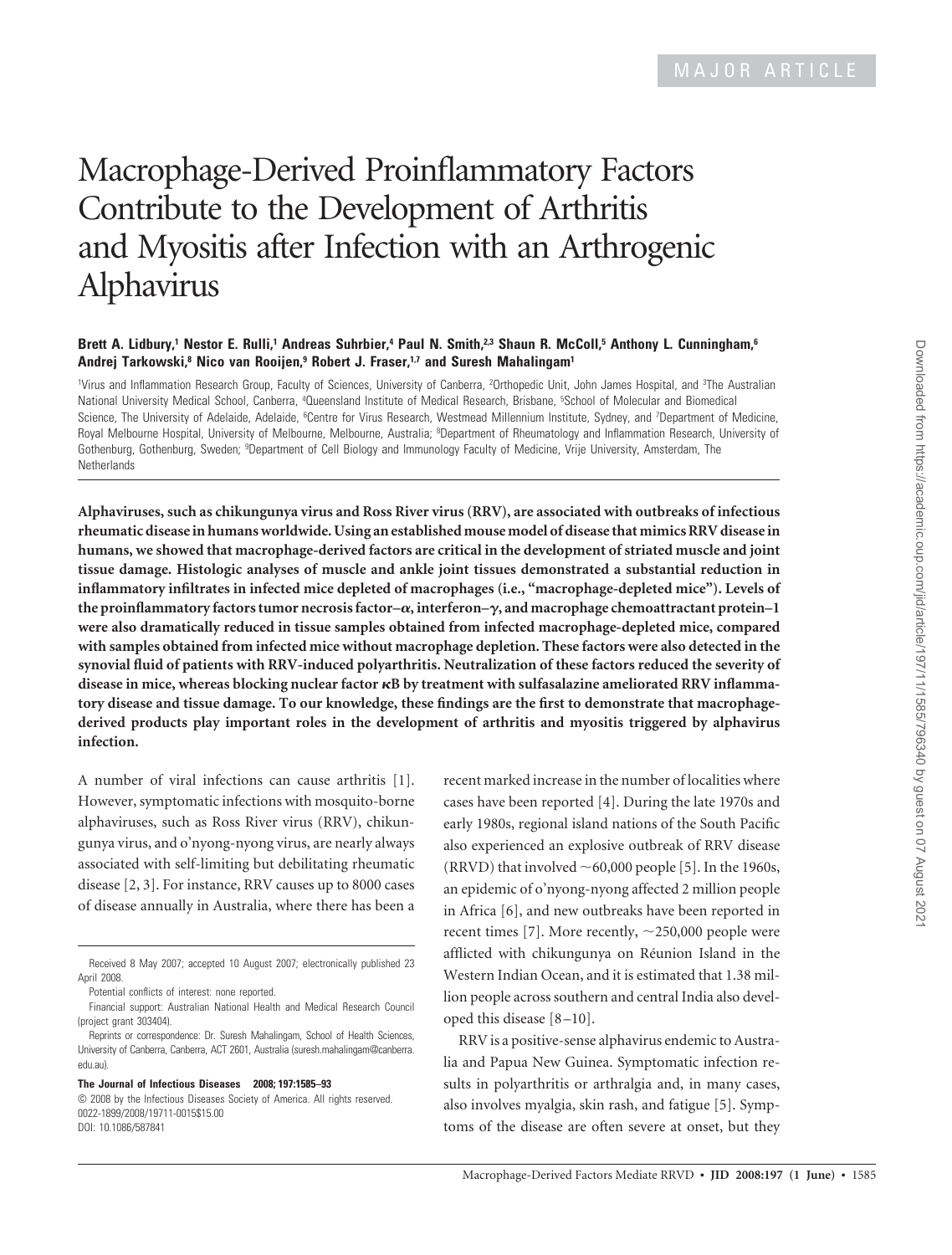progressively diminish and usually resolve by 3–6 months [11, 12]. RRV RNA has been detected in synovial fluid samples obtained from patients with RRVD [13], and it is thought that viral replication within the affected joints is responsible for continued inflammation and disease [3]. Histologic studies showed that, in early human joint effusions, monocytes and macrophages are found in higher numbers than are lymphocytes, although T lymphocytes are dominant at later stages [14, 15]. RRV infection in the skeletal muscle tissue of humans has not been directly demonstrated, although 60% of patients with RRVD experience myalgia [12].

The mechanisms by which arthritogenic alphaviruses cause disease are poorly understood. Early studies in mice, although discounting the primary involvement of brain tissue damage as being responsible for disease, provided some evidence for muscle inflammation and associated damage as the likely physiological basis of RRV-induced symptoms in mice [16, 17]. We and other investigators have characterized joint and muscle pathological findings in the mouse model and have described the relevance of the model to human disease [18, 19]. We previously reported that, after infection with RRV, 17- to 21-day-old outbred mice developed severe disease characterized by inflammation of skeletal muscle tissue and associated tissue damage [18]. We demonstrated that such disease signs as hind limb dragging and muscle pathological findings were ameliorated after the mice were treated with carrageenan or silica, compounds that are toxic to macrophages. This finding suggested a critical role for these cells in mediating RRV-induced disease [18]. Given the prominent mobilization of monocytes and macrophages and the damage observed in muscle fibers, soluble mediators derived from macrophages are implicated in the pathological profile of disease.

In the present study, we used the mouse model of RRVD described elsewhere [18] to assess the role of macrophages in the pathogenesis of RRV infection. We found that mice depleted of macrophages (hereafter referred to as "macrophage-depleted mice") by use of clodronate disodium (hereafter referred to as "clondronate") do not develop inflammation of joint and skeletal muscle tissues after infection and that this observation was associated with reduced levels of proinflammatory mediators and associated transcription factors. Furthermore, we demonstrated that high levels of these proinflammatory factors are detected in the joints of humans with RRV-induced polyarthritis, suggesting that these factors may play a central role in the pathogenesis of disease. We also demonstrated that tumor necrosis factor (TNF)– $\alpha$ , interferon (IFN)– $\gamma$ , and macrophage chemoattractant protein (MCP)–1 contribute to RRV-induced inflammatory disease. Finally, we showed that drug-based inhibition of NF-KB activity in vivo ameliorated RRV inflammatory disease and tissue damage. The present study thus implicates macrophage-derived proinflammatory mediators in RRVinduced arthritis and myositis, an observation that may also be

pertinent to the immunopathological processes that lead to rheumatic disease after infection with other alphaviruses, such as chikungunya virus and o'nyong-nyong virus.

## MATERIALS AND METHODS

*Virus.* In the present study, the prototype T48 strain of RRV was used as described elsewhere [18].

*Mice.* Outbred mice were obtained from the Animal Breeding Establishment at the Australian National University (Canberra, Australia). The experiments were approved by the animal ethics committees of the Australian National University and the University of Wollongong (Wollongong, Australia).

*Patient samples.* Needle biopsy was performed to collect synovial fluid samples from 8 adult patients (age range, 30 – 45 years) residing in the Murray-Goulburn Valley (Victoria, Australia) who had acute cases of RRV-induced polyarthritis. Sample collection was conducted at the Royal Melbourne Hospital (Melbourne, Australia). Synovial fluid aspirates obtained from 5 patients with osteoarthritis were obtained from the John James Hospital (Canberra, Australia) and were used as controls. Sample collection was performed in accordance with the Australian Capital Territory Health Community Care Human Research Ethics committee, and The Royal Melbourne Hospital Human Ethics Committee. Samples were obtained at the time that knee joint arthroplasty was performed, and joints were aspirated before arthrotomy. The diagnosis given to patients was primary osteoarthritis with no evidence of an inflammatory arthropathy. Cells were separated from the joint fluid by centrifugation, and synovial fluid was stored at  $-80^{\circ}$ C.

*Mouse infection and clinical scales.* Seventeen-day-old mice were infected with  $10<sup>3</sup>$  pfu of RRV via subcutaneous inoculation in the left rear footpad. Mock-infected animals received diluent. Mice were monitored for signs of disease at 24-h intervals. Scores associated with clinical signs of disease were as follows: "0" denoted healthy mice; "1," mice with slight hind leg stiffness; "2," mice with pronounced hind leg stiffness; "3," mice with hind leg paresis; "4," mice with significant weight loss plus hind leg paresis; and "5," moribund mice. Mice with leg stiffness displayed an "uneven" gait but were still capable of locomotion. In mice with paresis, the hind legs were extended (in a flaccid state) behind the animal and did not respond to such physical stimuli as a gentle pinch by forceps. Mice that attain level-4 symptoms will often fully recover from the clinical sequelae associated with infection, including changes in the function of their hind legs. Level-5 symptoms eventually result in death; therefore, mice with symptoms scored at this level were euthanized.

*In vivo macrophage depletion with Cl2MDP (clodronate).* Liposome-encapsulated clodronate and liposomes containing PBS were prepared as described elsewhere [20]. Clodronate was a gift of Roche Diagnostics GmbH (Mannheim, Germany). Each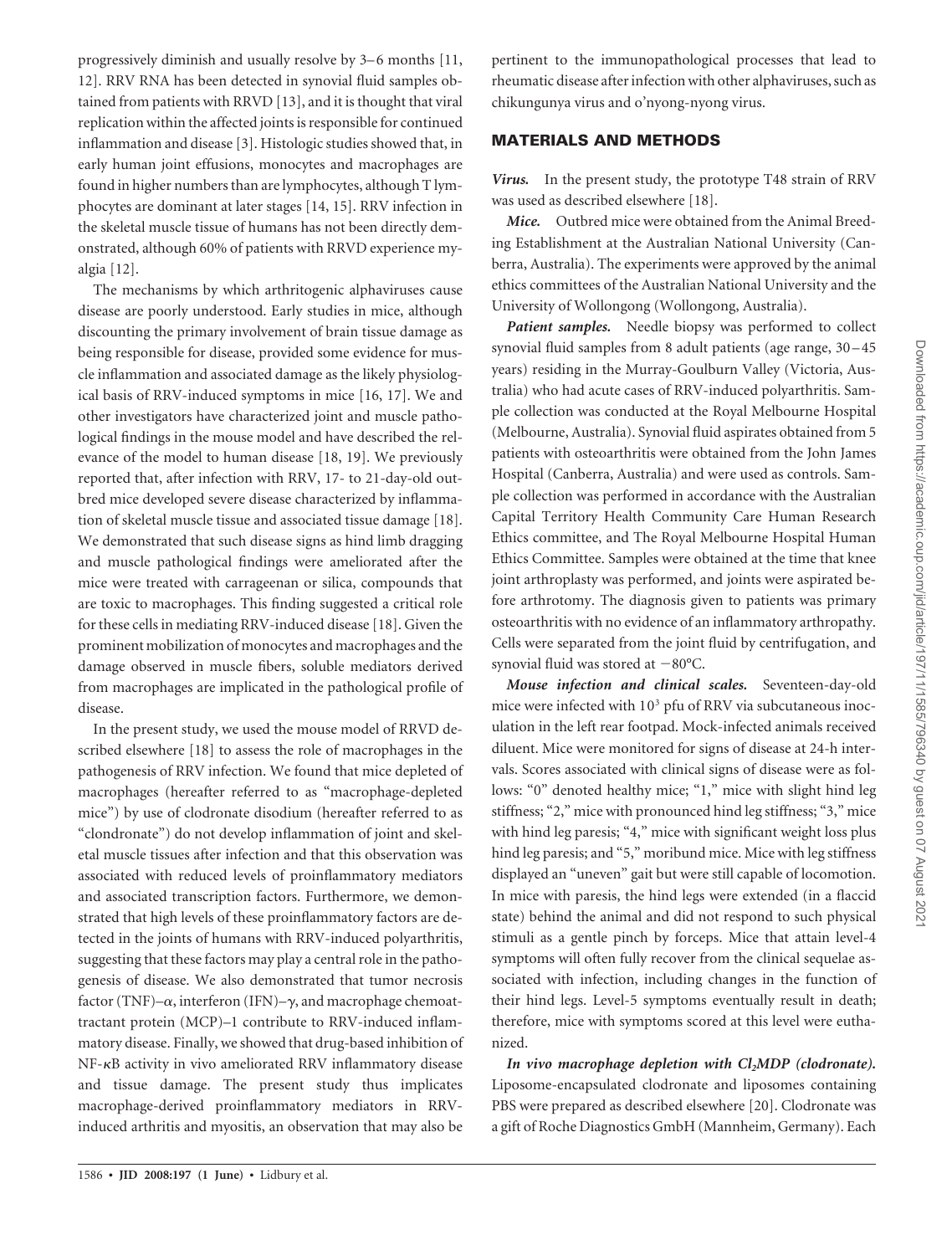

**Figure 1.** Ross River virus (RRV)–induced disease and viral titers in mice. Seventeen-day-old outbred mice depleted of macrophages (i.e., "macrophage-depleted mice") or mice without macrophage depletion (i.e., "undepleted mice") were infected with  $10<sup>3</sup>$  pfu of RRV by injection of virus in the left rear footpad. Mock-infected mice were injected with diluent alone. A, Scores for the development of hind limb dysfunction and disease in mice were as follows: "0" denoted healthy mice; "1," mice with slight hind leg stiffness; "2," mice with pronounced hind leg stiffness; "3," mice with hind leg paresis; "4," mice with significant weight loss plus hind leg paresis; and "5," moribund mice. B, Monitoring of mice for weight gain or loss at 24-h intervals.  $C$  and  $D$ , Seventeenday-old outbred macrophage-depleted mice or undepleted mice infected with 10<sup>3</sup> pfu of RRV by injection of virus in the left rear footpad. At various days after infection, the ankle and quadriceps muscle tissues were harvested and homogenized, and the amount of infectious virus present was quantified by plaque assay performed on Vero cells ( $n = 4$ ).

mouse was given 200  $\mu$ L of liposome Cl<sub>2</sub>MDP intravenously in the tail vein 1 day before infection, as well as 1 day after infection. On various days after infection, mice were monitored for development of signs of disease and samples taken for virus titer determination. In a separate experiment, mice were killed on day 10 after infection, and organs were collected to determine host factors and perform histologic analyses. Control mice were given PBS liposome.

*NF-B inhibition with sulfasalazine.* Mice were intraperitoneally injected with 100 mg/kg sulfasalazine (Sigma) 1 day before infection and on days 3 and 7 after infection. Control mice were given PBS. At various days after infection, mice were monitored for the development of signs of disease. On day 10 after infection, mice were killed, and muscle tissue samples were collected to determine host factors and perform histologic analyses.

*Cytokine depletion with antibodies.* Neutralization of TNF- $\alpha$  or MCP-1 was achieved by intraperitoneal injection of 200  $\mu$ g of IgG-purified rabbit anti-TNF- $\alpha$  or rabbit anti-MCP-1. Immunoglobulin purified from the serum of a naive rabbit was used as a control antibody. IFN- $\gamma$  was neutralized via intraperitoneal injection of 200  $\mu$ g of monoclonal antibody to IFN- $\gamma$  (clone XMG-6). Monoclonal antibody to  $\beta$ -galactosidase (clone GL113) was used as a control antibody. Mice were treated with antibodies 1 day before infection and on days 3 and 7 after infection.

*Nitric-oxide synthase inhibition.* N -methyl-L-arginine (L-NMA; Sigma) or its inactive D-enantiomer (D-NMA) was administered (5 mg per 200  $\mu$ L of PBS) via daily intraperitoneal injection.

*Virus assay.* Vero cells derived from African Green Monkey kidneys were used for titration of virus, as described elsewhere [18].

*Histologic analysis.* Quadriceps muscle and ankle joint tissue samples were collected for histologic analyses, as described elsewhere [19, 21].

*Immunohistochemical analysis.* For the identification of macrophages in situ, muscle tissue samples were collected and subsequently were fixed in paraformaldehyde-lysineperiodate for 24 h at 4°C. Tissues were then transferred to a 7% sucrose solution for 18 –24 h at 4°C. Fixed samples were then placed in aluminum foil and covered in Tissue-Tek OCT compound (Miles). These samples were then snap-frozen in liquid nitrogen, and  $7-\mu m$  sections were cut on a cryostat at -15°C. Sections were transferred to slides and stored at -20°C before staining.

Because decalcification interfered with our ability to detect antigens within the joint tissues, we stained cells prepared from total joint digests. Ankle joint tissue samples obtained from 5 infected mice were pooled, mechanically disrupted, and subjected to sequential treatment with collagenase type IV (0.5 mg/ mL; Sigma). The cells were adhered to glass slides by means of cytocentrifugation and were stored at  $-20^{\circ}$ C before staining. Macrophages were identified in sections by use of F4/80 rat monoclonal antibodies [22] and peroxidase-conjugated sheep anti–rat Ig, according to a procedure published elsewhere [23].

*Reverse-transcriptase polymerase chain reaction (RT-PCR) analysis.* RT-PCR was performed as described elsewhere, to determine relative quantities of mRNA for various cytokines and chemokines [24, 25].

*ELISAs performed for the detection of mouse and human*  $cy$ tokines. Concentrations of IFN- $\gamma$ , TNF- $\alpha$ , and MCP-1 in mouse tissue samples or human synovial fluid samples were determined by ELISA (R&D Systems) performed as specified by the manufacturer.

*Measurement of reactive nitrogen intermediates (RNIs).* The concentrations of nitrite and nitrate, the nitric-oxide breakdown products in the supernatants, were determined using the Griess reaction, as described elsewhere [26].

*Nuclear extraction.* Mice were inoculated as described above, killed at 10 days after infection, and perfused for 10 min with PBS. Muscle and joint tissues were collected, snap-frozen in liquid nitrogen, and pulverized. The mouse paws were cut just above and below the ankle, and the skin was removed. Nuclear extracts were prepared according to the method described by Gerlag et al. [27]. The protein concentration was determined using the Bradford method [28].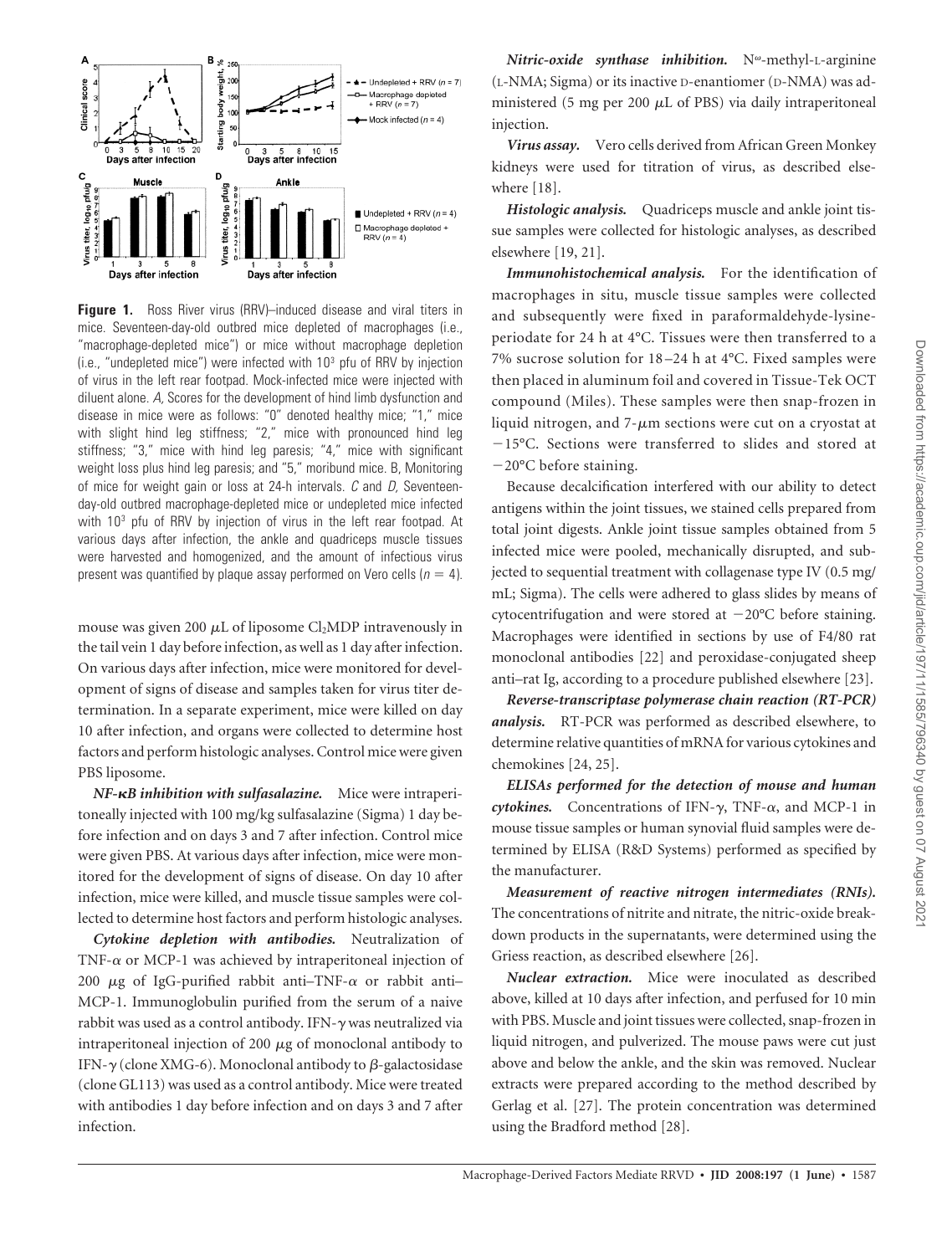

**Figure 2.** Histologic analyses of hind limb joint tissue and skeletal muscle samples obtained from Ross River virus (RRV)–infected mice. Seventeen-day-old outbred mice depleted of macrophages (i.e., "macrophage-depleted mice") or mice without macrophage depletion (i.e., "undepleted mice") were infected with 10<sup>3</sup> pfu of RRV by injection of virus in the left rear footpad. Mock-infected mice were injected with diluent alone. A, At 10 days after infection, mice were perfused with 4% paraformaldehyde, and  $5-\mu$ mol/L-thick paraffin-embedded sections generated from quadriceps muscle were stained with hematoxylin-eosin (mock-infected mice [a]; RRV-infected, undepleted mice [b]; and RRV-infected, macrophage-depleted mice [c]). After decalcification, 5- $\mu$ mol/L-thick, paraffin-embedded sections generated from ankle joints were stained with hematoxylin-eosin (mock-infected mice [d]; RRV-infected, undepleted mice  $\lceil e \rceil$ ; and RRV-infected, macrophage-depleted mice  $\lceil f \rceil$ ). M, muscle; B, bone; P, periosteum; ST, synovial tissue. B and C, Immunostaining for F4/80-positive cells in muscle tissue section  $(B)$  and ankle joint tissue (cytospin)  $(C)$  obtained from RRV-infected mice at day 10 after infection. Images are representative of data for at least 3 mice per group.

*Electrophoretic mobility shift assay (EMSA).* The oligonucleotide sequences and the EMSA protocol that were used have been described elsewhere [29]. In brief, double-stranded oligonucleotides were labeled with <sup>32</sup>P-deoxynucleotide (Amersham) by use of Klenow polymerase (Roche). The reaction mixture contained nuclear extract (10  $\mu$ g), 5  $\mu$ g of poly(dI-dC), 1 mmol/L dithiotreitol, and 1  $\mu$ L of <sup>32</sup>P-labeled oligonucleotides (0.1  $\mu$ g/ $\mu$ L) dissolved in binding buffer (20 mmol/L Tris-HCl, 30 mmol/L NaCl, 5  $\mu$ mol/L EGTA, and 50% glycerol) supplemented with 0.2  $\mu$ g/mL bovine serum albumin. After incubation, electrophoresis was performed in Tris-borate EDTA buffer at 175 V. The gels were dried and were analyzed by autoradiography.

*Statistical analysis.* For assessment of virus titers and mouse cytokines, data were analyzed using Student's unpaired *t* test. For assessment of clinical scores and human cytokines, data were analyzed using the Mann-Whitney *U* test. Differences in mean values were considered to be statistically significant if  $P < .05$ .

### RESULTS

*Development of mild disease after RRV infection in macrophage-depleted mice.* Seventeen-day-old outbred mice were depleted of macrophages by use of liposomes containing clodronate [20], and mice were subsequently infected with RRV by means of subcutaneous injection of virus into the footpads. Liposomes containing clodronate provide higher efficacy for depletion through enhanced specificity and killing, mediated by the natural phagocytosis of liposomes by macrophages and the subsequent intracellular degradation of liposome membranes to release the clodronate toxin [20]. Control mice without macrophage depletion (hereafter referred to as "undepleted mice"; the mice were treated with PBS liposomes) were also infected with RRV. Mock-infected mice received injections of diluent. Both groups were monitored for the development of signs of disease.

In undepleted mice, RRV infection resulted in severe disease, with peak clinical scores observed at day 10 after infection (figure *1A*). In contrast, the signs of disease were mild in RRV-infected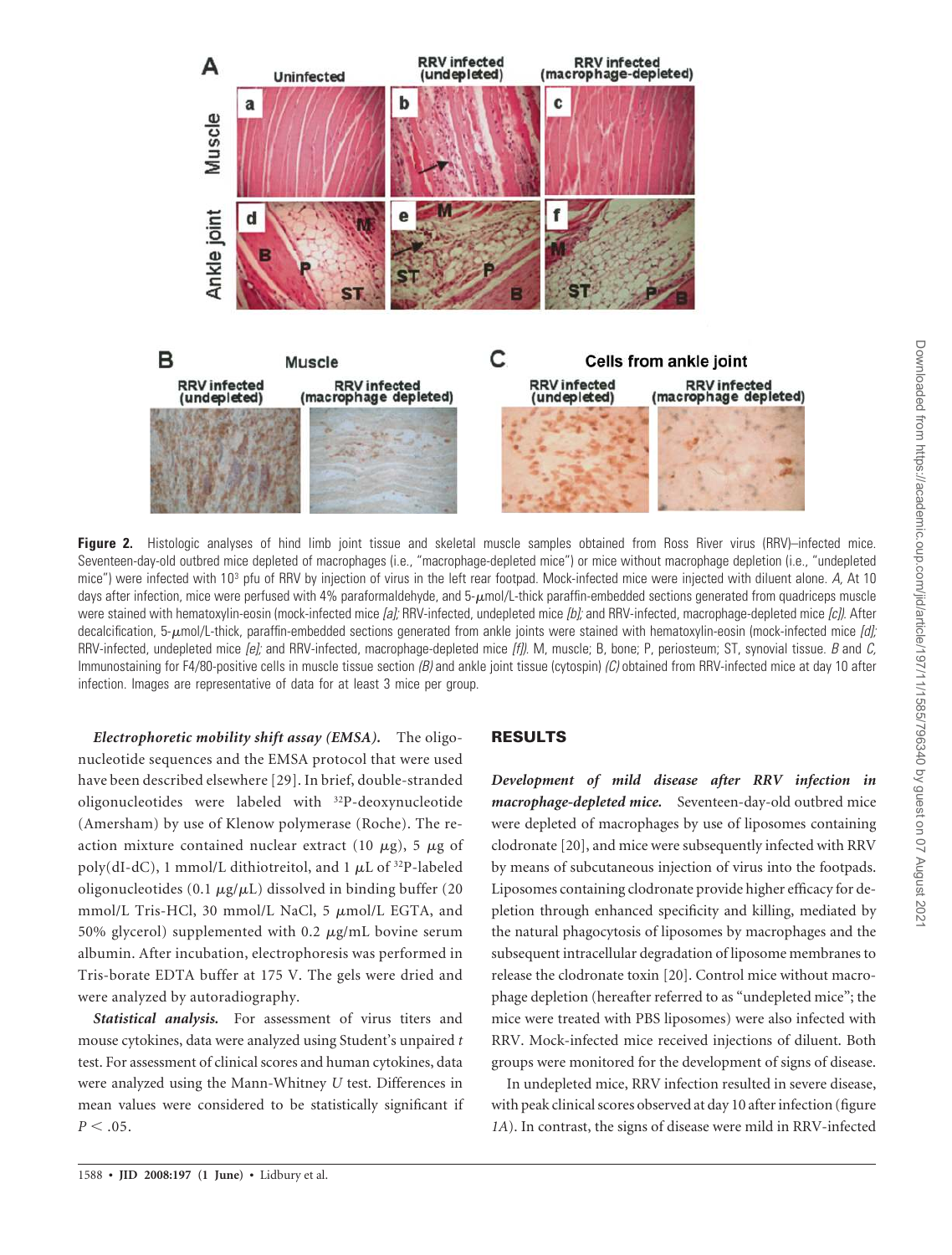

**Figure 3.** Analysis of proinflammatory cytokines and chemokines in Ross River virus (RRV)–infected mice. Seventeen-day-old outbred mice depleted of macrophages (i.e., "macrophage-depleted mice") or mice without macrophage depletion (i.e., "undepleted mice") were infected with 10<sup>3</sup> pfu of RRV by injection of virus in the left rear footpad. A, At 10 days after infection, 3 mice were euthanized and perfused with PBS, and ankle and quadriceps muscle tissue samples were homogenized in RNAwiz solution. Total RNA was also prepared from tissues of mockinfected mice. Specific mRNA was amplified by reverse-transcriptase polymerase chain reaction (PCR). The amplification products were blotted onto nylon membranes and hybridized to fluorescein-labeled oligonucleotide probes specific for the PCR product.  $B$ , At 10 days after infection, 3 mice were euthanized and perfused with PBS, and ankle and quadriceps muscle tissue samples were homogenized in PBS. Cell debris was pelleted by centrifugation, and the supernatant was stored at  $-80^{\circ}$ C. Protein levels for each cytokine were determined by ELISA performed on supernatants from these tissues. Mock-infected mice were used as controls.  $*P < .05$  (for macrophage-undepleted vs. macrophage-depleted mice). IL, interleukin; IFN, interferon; HPRT, hypoxanthine guanine phosphoribosyl transferase; MCP, macrophage chemoattractant protein; MIP, macrophage inflammatory protein; RNI, reactive nitrogen intermediate; TNF, tumor necrosis factor.



**Figure 4.** ELISA analysis of proinflammatory factors in the synovial fluid of Ross River virus (RRV)–infected patients who had polyarthritis. Synovial fluid samples obtained from 8 individuals with diagnosed acute RRV-induced polyarthritis and from 5 individuals with osteoarthritis assessed for interferon (IFN)- $\gamma$ , tumor necrosis factor (TNF)- $\alpha$ , macrophage chemoattractant protein (MCP)–1, and reactive nitrogen intermediate (RNI) levels. The differences in levels of proinflammatory factor in samples from patients with RRV vs. those in samples from patients with osteoarthritis were statistically significant, as determined by the Mann-Whitney U test ( $P < .05$ ). ND, MCP-1 was not detected in patients with osteoarthritis.

macrophage-depleted mice at various days after infection (figure 1*A*). Furthermore, RRV-infected undepleted mice did not gain weight between 5 and 10 days after infection (figure 1*B*), which was the period that correlated with peak clinical scores, whereas RRV-infected, macrophage-depleted mice and mock-infected mice consistently gained body weight during the 20-day experimental period (figure 1*B*). Macrophage removal achieved using liposomes containing clodronate is significantly more effective and is associated with fewer nonspecific effects than is macrophage removal achieved using silica [20]. These results confirm the observations previously made in association with the use of carrageenan or silica [18], and they illustrate the importance of macrophages in the immunopathological profile of RRVinduced disease. Interestingly, viral titers were not significantly different between the 2 groups at all time points after infection (figure 1*C* and 1*D*). Thus, although macrophages can be readily infected in vitro [30 –32], they do not appear to be a major source of virus in vivo.

*Inflammation and pathological findings not triggered by RRV infection in the muscle and joint tissues of macrophagedepleted mice.* To determine the effects of macrophage depletion on tissue inflammation and pathological findings, histologic analyses of the hind limb joint and skeletal muscle tissues were performed on RRV-infected mice in the absence or presence of macrophages. Inflammation was completely abolished in the synovial tissue and skeletal muscle tissue of RRV-infected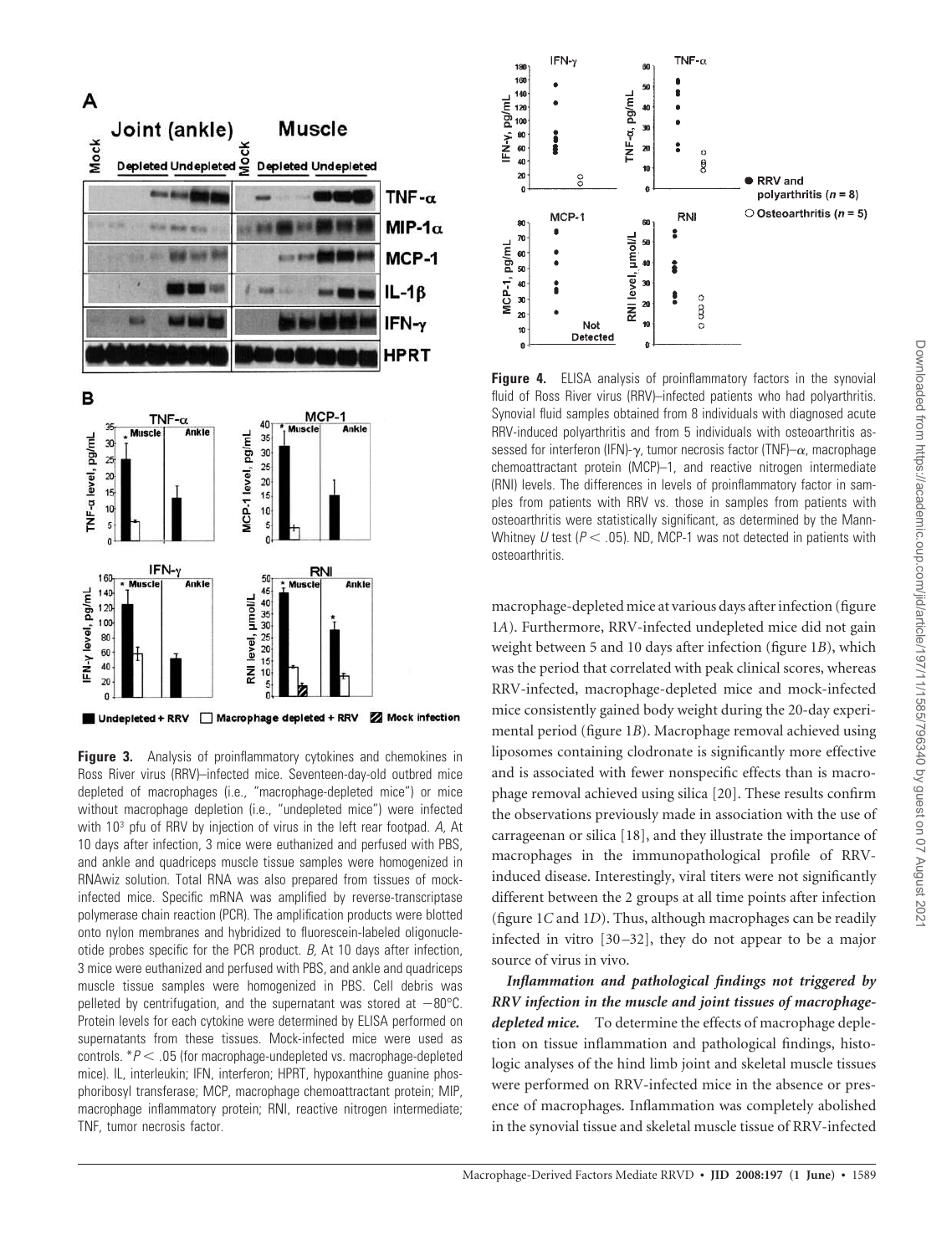

**Figure 5.** Activation of nuclear factor ( $NF$ )– $\kappa$ B and AP-1 in Ross River virus (RRV)–infected mice. Seventeen-day-old outbred mice depleted of macrophages (i.e., "macrophage-depleted mice") or mice without macrophage depletion (i.e., "undepleted mice") were infected with 10<sup>3</sup> pfu of RRV by injection of virus in the left rear footpad. At 10 days after infection, mice were killed and perfused for 10 min with PBS. Quadriceps muscle and ankle joint tissue samples were collected and processed for electrophoretic mobility shift assay, as described in Materials and Methods. NF- $\kappa$ B and AP-1 activity in the muscle (A) and ankle joints (B) of mice.

macrophage-depleted mice (figure 2*A [c, f]*). In contrast, severe inflammation was observed in the synovial tissue and skeletal muscle of the RRV-infected control group at 10 days after infection (figure 2*A [b, e]*). Extensive disruption of striated muscle fibers was associated with the monocyte/macrophage infiltrate. Muscle tissue collected from infected macrophage-depleted mice exhibited no detectable damage. The majority (90%) of inflammatory infiltrate in the muscle and synovial tissues stained positive for the macrophage marker F4/80 (figure 2*B* and 2*C*). These results are consistent with the mild disease signs observed in RRV-infected, macrophage-depleted mice, and they further establish an important role for macrophages in mediating RRV-induced inflammatory disease in the muscle and joint.

*Reduction of proinflammatory factors in RRV-infected, macrophage-depleted mice.* Given the crucial roles that cytokines and chemokines play in the inflammatory process, it was important to establish the expression and production of these soluble mediators in infected mice in the presence and absence of macrophages after infection. Expression of the proinflammatory mediators IFN- $\gamma$ , TNF- $\alpha$ , interleukin (IL)–1 $\beta$ , MCP-1, macrophage inflammatory protein  $(MIP)$ –1 $\alpha$ , and RNIs was analyzed, because these factors have been shown to be produced at high levels and play important roles in rheumatoid arthritis (RA) [33]. RT-PCR analyses revealed that the levels of expression of TNF- $\alpha$ , MIP-1 $\alpha$ , MCP-1, IL-1 $\beta$ , and IFN- $\gamma$  mRNA at day 10 after infection were clearly higher in the muscle and joint tissues of RRV-infected and undepleted mice than in those of macrophage-depleted mice (figure 3*A*). We also detected elevated levels of these factors in  $CD11b<sup>+</sup>$  cells (macrophages) isolated from the inflamed skeletal muscle of infected mice. Together, these results clearly demonstrate that, among the groups of mice evaluated, macrophages from infected mice express

skeletal muscle and joint tissues. Supernatants were analyzed for TNF- $\alpha$ , MCP-1, and IFN- $\gamma$ . The amount of these mediators produced by RRV-infected, macrophage-depleted mice was significantly lower than that produced by infected, undepleted mice (figure 3*B*) (*P* .05, by Student's *t* test). Furthermore, RNI levels were significantly lower in RRV-infected, macrophage-depleted mice than in RRV-infected, nondepleted mice (figure 3*B*).

higher levels of several proinflammatory cytokine genes associated with immunopathological inflammatory responses.

*Detection of proinflammatory cytokines in the synovial joints of RRV-infected humans.* The data presented to date suggest that the macrophage-derived soluble mediators may contribute to the severity of RRV-induced disease in mice; however, whether these factors contribute to RRV-induced disease in humans is not known. The levels of proinflammatory cytokines in synovial fluid samples obtained from RRV-infected patients with RRV-induced polyarthritis were assessed and compared with those in synovial fluid samples obtained from humans with noninflammatory osteoarthritis. All RRV-infected patients were RRV IgM+/RRV IgG+ and exhibited severe joint swelling, rash, fever, and myalgia (consistent with known symptoms of RRVD). Synovial fluid samples showed high numbers of monocytes and macrophages, low numbers of lymphocytes, and detectable RRV antigen in macrophages (data not shown) [15, 34]. Synovial fluid samples obtained from persons with acute RRV-induced polyarthritis showed significantly higher levels of TNF- $\alpha$ , IFN- $\gamma$ ,

**Table 1. Clinical scores for Ross River virus (RRV)–infected mice with depletion of the host factor.**

| Treatment          | Clinical score, <sup>a</sup> mean $\pm$ SD |
|--------------------|--------------------------------------------|
| Anti–IFN- $\gamma$ | $1.8 \pm 0.6^{\rm b}$                      |
| Control IgG        | $4.2 \pm 0.4$                              |
| Anti-MCP-1         | $2.0 \pm 0.6^b$                            |
| Anti–TNF- $\alpha$ | $1.7 \pm 0.5^{\rm b}$                      |
| Control lgG        | $3.9 + 0.6$                                |
| l-NMA              | $4.4 \pm 0.5$                              |
| <b>D-NMA</b>       | $4.3 \pm 0.4$                              |
|                    |                                            |

**NOTE.** Scores rating the development of hind limb dysfunction and disease in mice were as follows: "0" denoted healthy mice; "1," mice with slight hind leg stiffness; "2," mice with pronounced hind leg stiffness; "3," mice with hind leg paresis; "4," mice with significant weight loss plus hind leg paresis; and "5," moribund mice. D-NMA, inactive D-enantiomer; IFN, interferon; L-NMA, N<sup>o-</sup> methyl-L-arginine; MCP, macrophage chemoattractant protein; TNF, tumor necrosis factor.

<sup>a</sup> At day 10 after infection.

**b** The difference between mice with host factor depletion and mice without host factor depletion was statistically significant ( $P < .05$ , by Mann-Whitney U test) ( $n = 12$ ).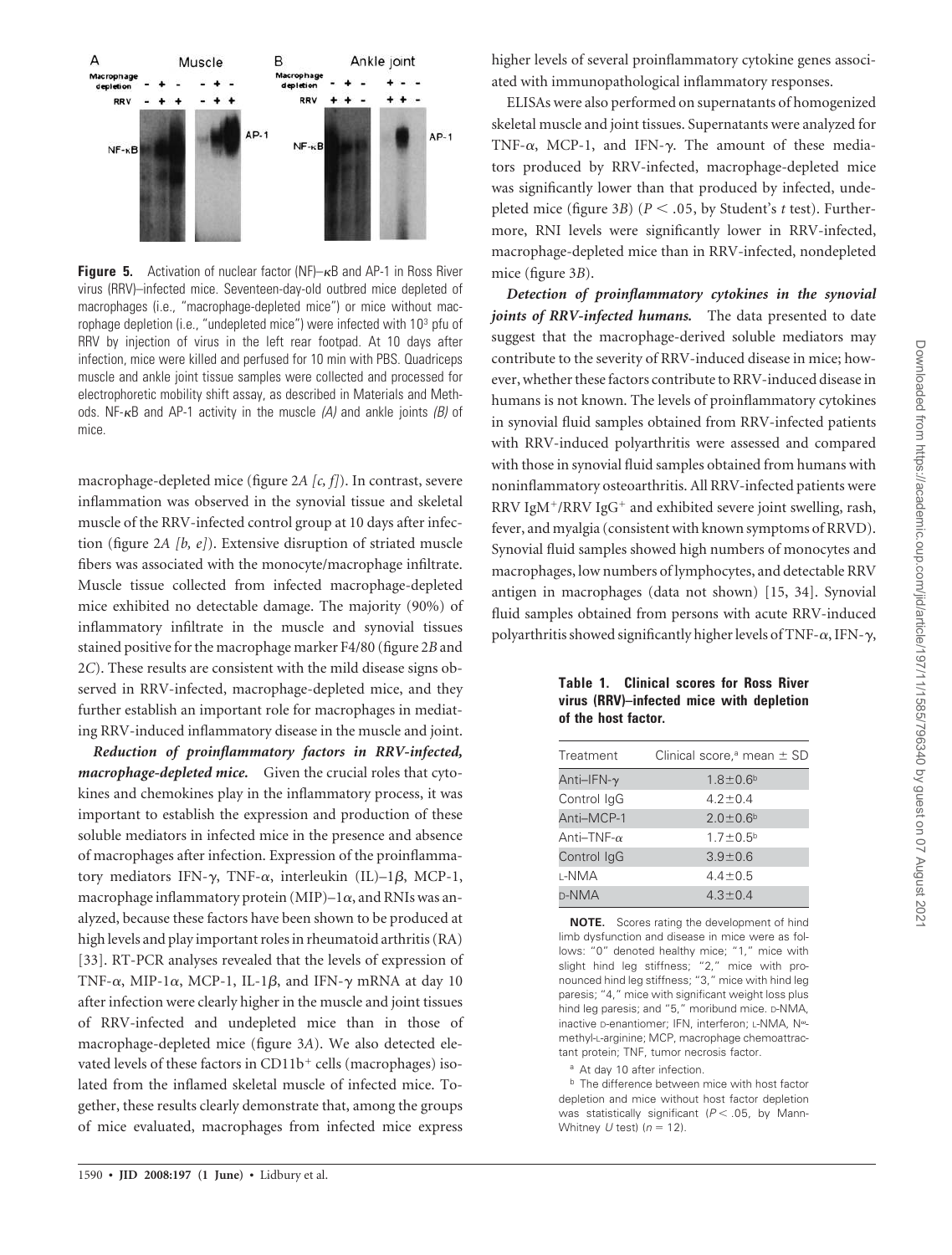MCP-1, and RNIs than did samples obtained from patients with osteoarthritis (figure 4) (*P* .05, by Mann-Whitney *U* test).

*Poor induction of transcription factors associated with proinflammatory factors in infected macrophage-depleted mice.* To determine the role of transcription factors in regulating macrophage activity in RRV-triggered inflammation, the role of NF- $\kappa$ B and activator protein–1 (AP-1) was investigated. These transcription factors are critical in the regulation of proinflammatory cytokine genes at the transcriptional level and are also known to play an important role in RA [35, 36]. The influence of RRV infection on the activation of transcription factors in the muscle and ankle joints was assessed by EMSA. Clearly,  $NF-\kappa B$  and  $AP-1$  levels were significantly higher in the muscle and ankle joints of infected, undepleted control mice than in the tissues of infected, macrophage-depleted mice (figure 5).

*Reduced severity of RRVD in mice in the absence of TNF-α, IFN-γ*, *or MCP-1*. Because high levels of proinflammatory factors were detected after RRV infection, we next investigated their role in disease. To establish the functional significance of IFN- $\gamma$ , TNF- $\alpha$ , or MCP-1 in RRV-induced disease, mice were treated with neutralizing antibodies to specific cytokines, and the severity of disease was determined. In addition, the functional role of nitric oxide in RRVD was determined by treating mice with NOS-2 inhibitor (L-NMA) or D-NMA. We demonstrated that depletion of IFN- $\gamma$ , TNF- $\alpha$ , or MCP-1—but not NO—partially reduced the development of severe RRVD in mice (table 1).

*Inhibition of RRV inflammatory disease in mice by block*ing NF- $\kappa$ B activity. NF- $\kappa$ B activation and subsequent cytokine production are known to play a role in RA, as well as in animal models of inflammatory arthritis [37]. In figure 5, we show that, in this model,  $NF-\kappa B$  activity is prominent after infection and corresponds with the production of proinflammatory factors. To determine the role of  $NF-\kappa B$  in RRV-induced inflammatory disease, we inhibited the activity of this transcription factor by use of sulfasalazine, a drug that is known to block nuclear translocation of NF- $\kappa$ B via inhibition of I $\kappa$ B $\alpha$  degradation [36]. Sulfasalazine is commonly used for the treatment of inflammatory diseases, such as RA and Crohn disease [36]. RRV infection of sulfasalazine-treated mice resulted in a disease course that was less severe than that noted in untreated mice (figure 6*A*). Like macrophage-depleted mice, sulfasalazinetreated mice exhibited less severe tissue destruction and lower levels of inflammatory cell recruitment than did untreated mice



Figure 6. Blocking nuclear factor (NF)– $\kappa$ B activity ameliorates Ross River virus (RRV) disease (RRVD) in mice. Seventeen-day-old, outbred, sulfasalazinetreated or -untreated mice were infected with 10<sup>3</sup> pfu of RRV by injection of virus in the left rear footpad. A, Scoring of development of hind limb dysfunction and disease in 5 mice, according to the scale described in the figure 1 legend. B, At 10 days after infection, mice were perfused with 4% paraformaldehyde, and 5- $\mu$ m-thick paraffin-embedded sections generated from quadriceps muscle and ankle joint tissues were stained with hematoxylin-eosin. ST, synovial tissue. C, Mice injected intraperitoneally with 1% Evans blue dye (EBD) and, 6 h later, perfused with 4% paraformaldehyde [21]. Uptake of EBD was visualized by fluorescent microscopy (magnification, ×100). EBD is taken up by cells with disrupted sarcolemmal membranes. D, Reverse-transcriptase polymerase chain reaction analysis of tumor necrosis factor (TNF)– $\alpha$  and macrophage chemoattractant protein (MCP)–1 in the muscle of sulfasalazine-treated or -untreated mice at day 10 after RRV infection ( $n = 3$ ). HPRT, hypoxanthine guanine phosphoribosyl transferase.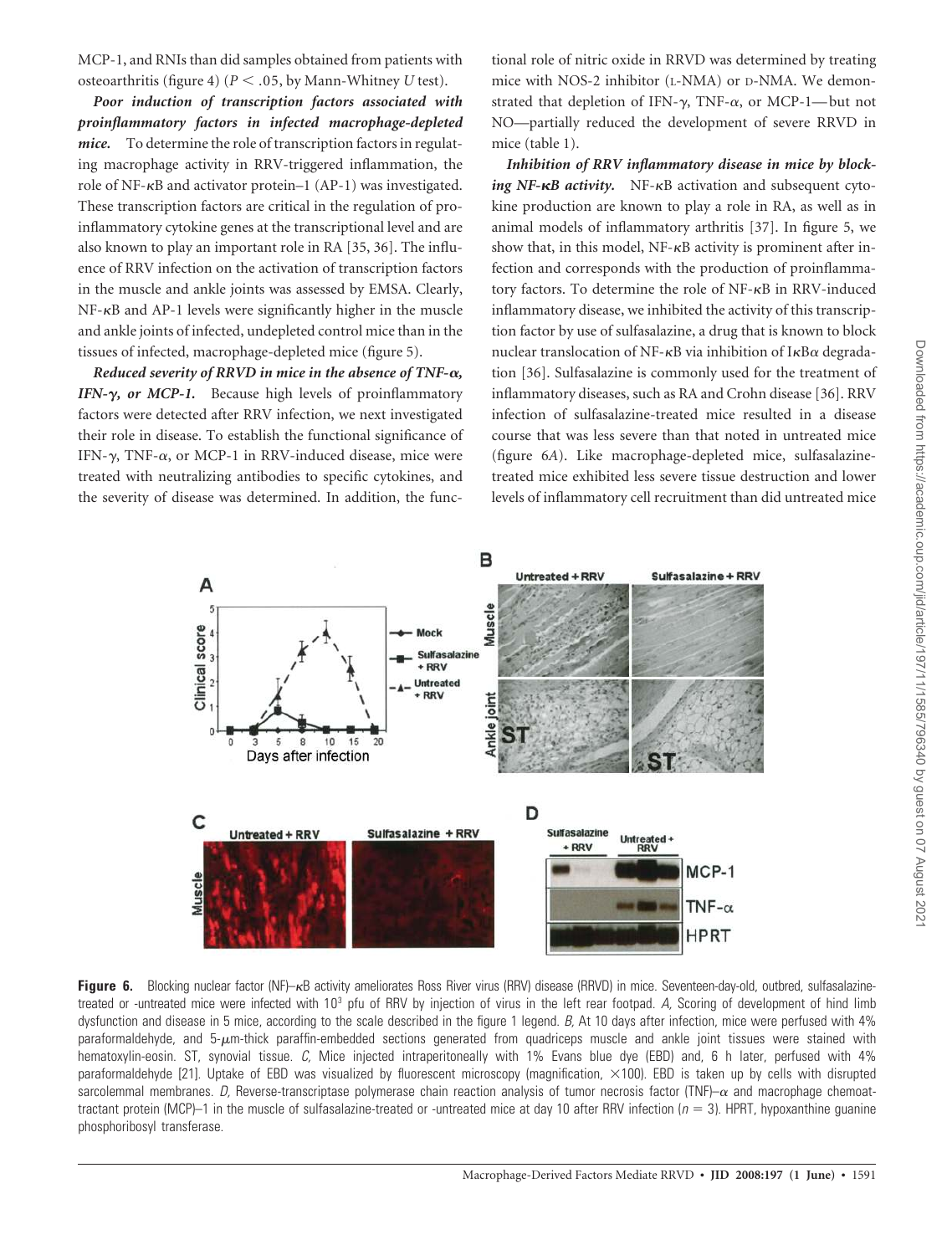(figure 6*B* and 6*C*). Furthermore, sulfasalazine-treated mice had markedly reduced TNF- $\alpha$  and MCP-1 mRNA levels, compared with untreated mice (figure 6*D*).

## **DISCUSSION**

The mechanisms by which alphaviruses cause musculoskeletal and rheumatic disease are poorly understood, and understanding the processes by which these arthrogenic viruses cause disease is a prerequisite to the quest for better treatments [3]. In the present study, we showed that macrophages are a major cause of muscle and joint immunopathological findings after RRV infection, with clinical symptoms correlating with pronounced F4/ 80-positive infiltrates into hind-limb muscle and synovial tissue at 10 days after infection. The macrophages themselves are not a major source of virus replication, but they appear to be responsible for the production of a series of proinflammatory cytokines and chemokines and NO. However, virus was mainly concentrated in muscle- and joint-associated cells, such as muscle fibers, synovial tissue, tendons, and ligaments [19]. We also demonstrated that proinflammatory factors are present in synovial effusions from RRV-infected patients exhibiting polyarthritis, suggesting that the mouse model is representative of disease in humans. Induction of many proinflammatory mediators involves activation of  $NF-\kappa B$  and  $AP-1$ , and these transcription factors are strongly activated in RRV-infected mice, albeit significantly less so in macrophage-depleted and RRV-infected animals. Furthermore, the use of sulfasalazine to inhibit  $NF-\kappa B$  activity significantly ameliorated RRVD in mice. Taken together, these data suggest that RRVD is an immunopathological finding arising from excessive macrophage activation rather than a pathological finding induced by replicating virus.

Macrophages and their proinflammatory products have been implicated in the pathogenesis of a number of inflammatory diseases, such as RA [38]. It is probable that the induction of MCP-1 (figures 3 and 4), IL-8 [39], and IFN- $\alpha/\beta$  [31, 40] by RRV infection contributes to the recruitment and activation of macrophages. Furthermore, RRV antigen has been detected in synovial macrophages [15, 34], suggesting that RRV infection of macrophages may trigger the production of some of these soluble factors. T cell–derived IFN- $\gamma$  (figures 3 and 4) [40, 41] may further activate the macrophages to secrete TNF- $\alpha$ , IL-1 $\beta$ , and RNIs. Of interest is the observation that depletion of IFN- $\gamma$ , TNF- $\alpha$ , and MCP-1—but not NO—partially reduced the severity of RRVD in mice, suggesting that the first 3 factors contribute to RRVD in humans (table 1).

Activation of NF- $\kappa$ B and AP-1 has been implicated in the development of many inflammatory diseases, such as colitis, glomerulonephritis, and asthma, and these elements are known to function in concert to enhance the production of proinflammatory cytokines [36]. The role of NF- $\kappa$ B activation in inflammation has also been demonstrated in rats with streptococcal cell wall–induced arthritis

and in mice with collagen-induced arthritis (CIA) [35, 42]. In RA, NF- $\kappa$ B is overexpressed in the inflamed synovium and may contribute to the recruitment of inflammatory cells and the production of proinflammatory mediators [35]. The identification of NF- $\kappa$ B as a key player in the pathogenesis of many inflammatory diseases has prompted studies investigating NF- $\kappa$ B-targeted therapeutics. For instance, the incidence and severity of CIA were significantly reduced in transgenic mice expressing a constitutive inhibitor of  $NF-\kappa B$  (I $\kappa B\alpha$ ) [43]. In addition, blocking NF- $\kappa B$  by use of NF- $\kappa B$ decoy oligonucleotides inhibited the development of streptococcal cell wall–induced arthritis and CIA in rats [42, 44]. Our findings show that RRV activates NF- $\kappa$ B and AP-1 in the muscle and ankle joints and that the  $NF-\kappa B$  inhibitor sulfasalazine ameliorates disease, suggesting that NF- $\kappa$ B activation is central to the disease process. The concentration used in the present study has also been shown to ameliorate disease in other models of inflammatory disease [45, 46]. Thus, our findings highlight the potential for  $NF-\kappa B$ inhibitors in the treatment of alphaviral arthritides.

## References

- 1. Franssila R, Hedman K. Infection and musculoskeletal conditions: viral causes of arthritis. Best Pract Res Clin Rheumatol **2006**; 20:1139 –57.
- 2. Rulli NE, Suhrbier A, Hueston L, et al. Ross River virus: molecular and cellular aspects of disease pathogenesis. Pharmacol Ther **2005**; 107:329 – 42.
- 3. Suhrbier A, La Linn M. Clinical and pathologic aspects of arthritis due to Ross River virus and other alphaviruses. Curr Opin Rheumatol **2004**; 16: 374 –9.
- 4. Tupanceska D, Zaid A, Rulli N, et al. Ross River virus: an arthritogenic alphavirus of significant importance in the Asian Pacific. In: Lal SK, ed. Emerging viral diseases of Southeast Asia. Vol 4. Switzerland: Karger, **2007**:94 –111.
- 5. Harley D, Sleigh A, Ritchie A. Ross River virus transmission, infection, and disease: a cross-disciplinary review. Clin Microbiol Rev **2001**; 14: 909 –32.
- 6. Williams MC, Woodall JP, Corbet PS, Gillett JD. O'nyong-nyong fever: an epidemic virus disease in East Africa. 8. Virus isolations from *Anopheles* mosquitoes. Trans R Soc Trop Med Hyg **1965**; 59:300 – 6.
- 7. Posey DL, O'Rourke T, Roehrig JT, Lanciotti RS, Weinberg M, Maloney S. O'nyong-nyong fever in West Africa. Am J Trop Med Hyg **2005**; 73: 32.
- 8. Josseran L, Paquet C, Zehgnoun A, et al. Chikungunya disease outbreak, Reunion Island. Emerg Infect Dis **2006**; 12:1994 –5.
- 9. Yergolkar PN, Tandale BV, Arankalle VA, et al. Chikungunya outbreaks caused by African genotype, India. Emerg Infect Dis **2006**; 12:1580 –3.
- 10. Kalantri SP, Joshi R, Riley LW. Chikungunya epidemic: an Indian perspective. Natl Med J India **2006**; 19:315–22.
- 11. Mylonas AD, Brown AM, Carthew TL, et al. Natural history of Ross River virus-induced epidemic polyarthritis. Med J Aust **2002**; 177:356 – 60.
- 12. Harley D, Bossingham D, Purdie DM, Pandeya N, Sleigh AC. Ross River virus disease in tropical Queensland: evolution of rheumatic manifestations in an inception cohort followed for six months. Med J Aust **2002**; 177:352–5.
- 13. Soden M, Vasudevan H, Roberts B, et al. Detection of viral ribonucleic acid and histologic analysis of inflamed synovium in Ross River virus infection. Arthritis Rheum **2000**; 43:365–9.
- 14. Hazelton RA, Hughes C, Aaskov JG. The inflammatory response in the synovium of a patient with Ross River arbovirus infection. Aust N Z J Med **1985**; 15:336 –9.